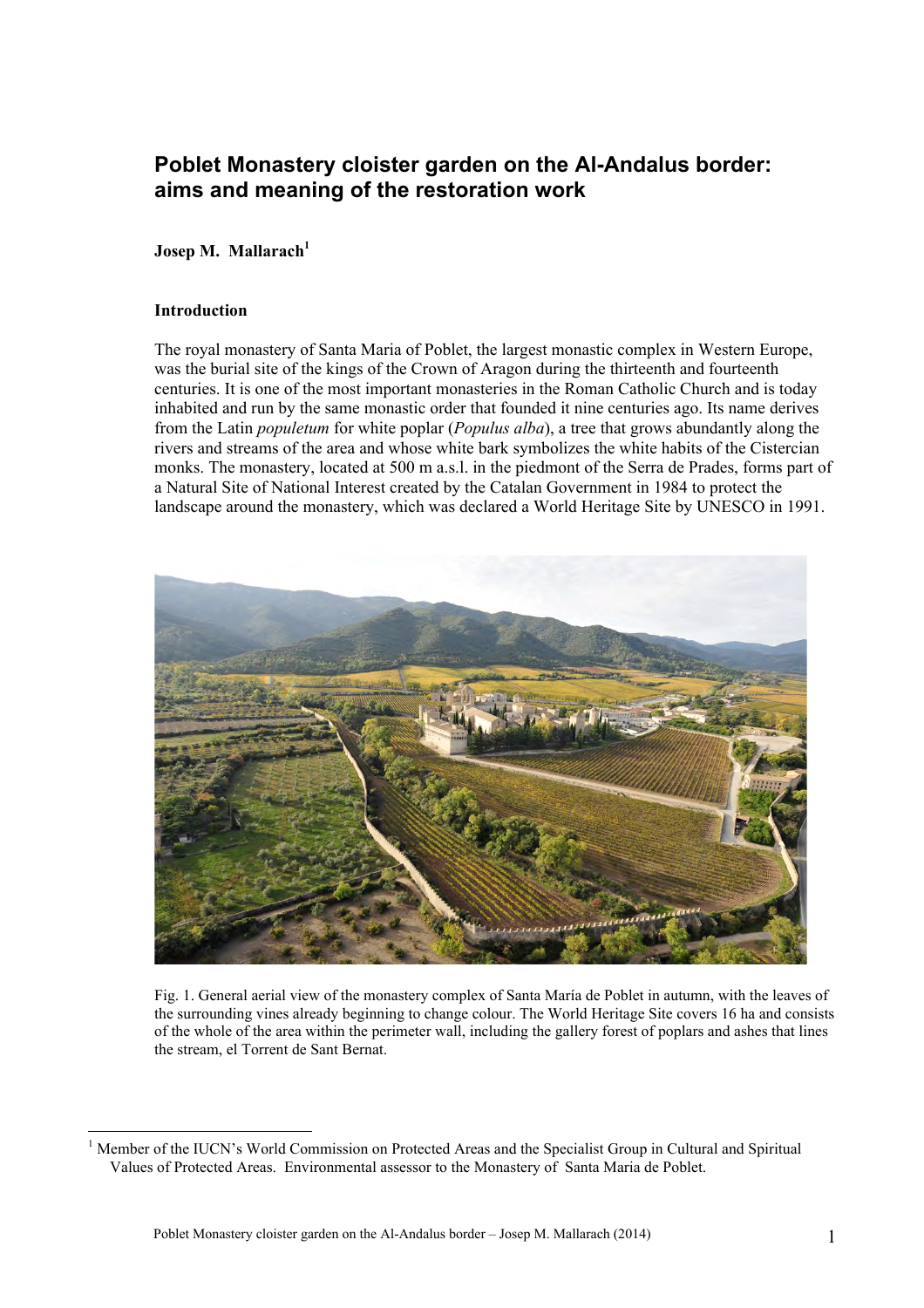At the height of its splendour, the monastery was home to over 300 monks and possessed numerous 'Cistercian farms' run by lay brothers that exploited its agricultural land and forests. The monastery's buildings cover around 12,000  $\text{m}^2$  and is surrounded by three concentric walls. The World Heritage Site includes all the medieval buildings and the walled gardens and orchards that today are mainly dedicated to viticulture (Fig. 1).

In 2012 work began on a diagnosis of all the monastery's gardens: within its walls there are over 40 different gardened spaces that in all cover more than  $15,000 \text{ m}^2$  (Fig. 2). The monastery also has a number of indoor gardens, of which the most important are the medieval gardens of the main cloister, of the cloister of St Steven and of the Abbot's cloister.

This article concentrates on the garden in the main cloister, a jewel of sacred art stylistically situated in the transition between the Romanesque and the Gothic (thirteenth-fourteenth centuries) that historically has always been – and still is – at the heart of this monastic complex ( $N^{\circ}$  1 in Fig. 2).



Fig. 2. Situation of the gardens in the Poblet monastic complex in 2012.

The gardens of the three cloisters are numbered 1, 2 and 3. Also of note are the dark colour of the two ponds, one the millpond (18) and the other used to water the vegetable gardens (14), and the roof of the Abbot's Palace covered by solar panels (below 20).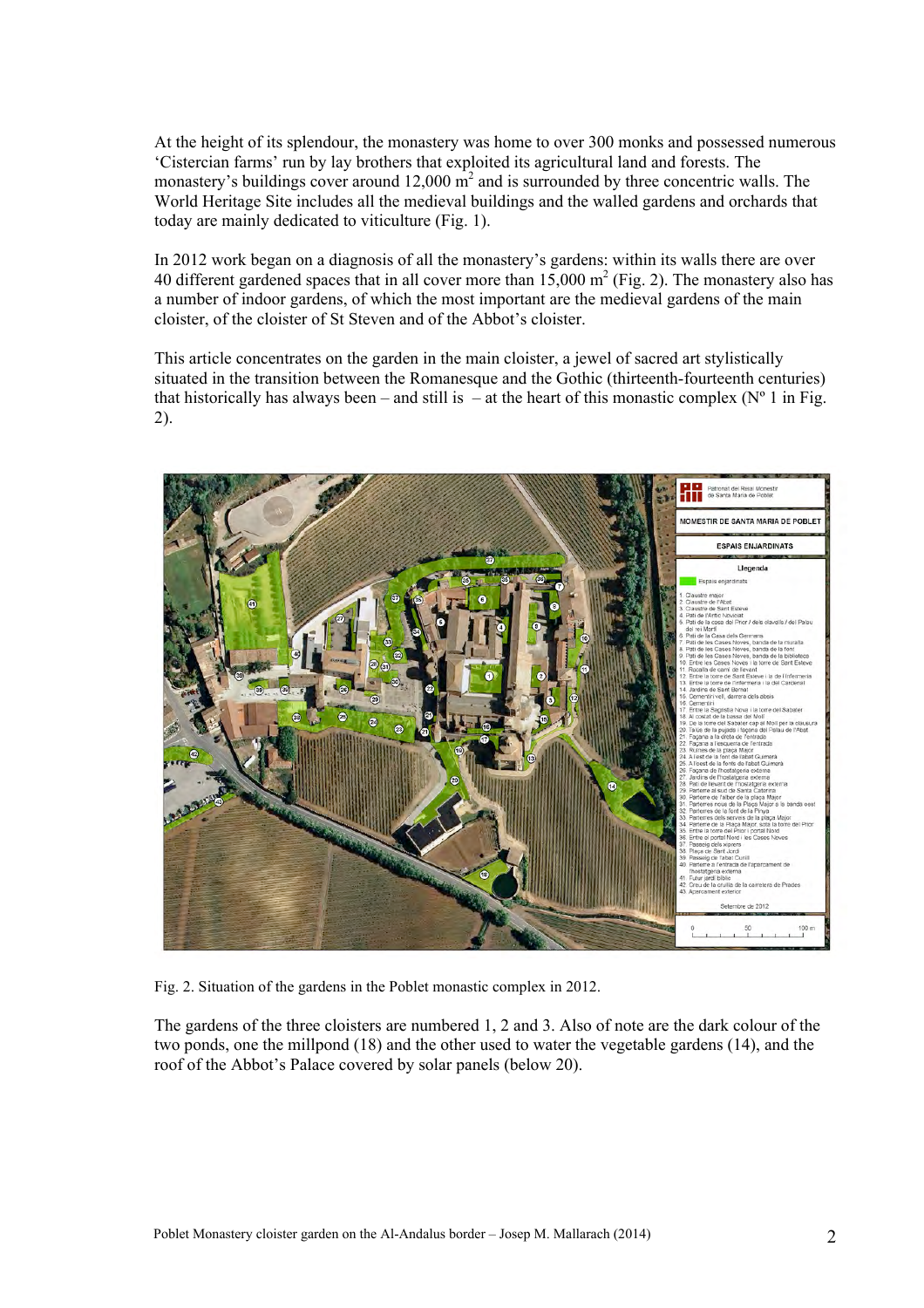#### **A chance to replant the garden in the main cloister**

In winter 2010–11, when work was carried out in the main cloister to solve problems of damp, the mandatory archaeological excavations undertaken at the same time involved earth movements that eliminated practically all the flower beds and garden plants – with the exception of the four tall cypresses – that had been planted in the twentieth century. This was seen as an opportunity for remodelling the gardens in this important part of the monastery. However, before entering into greater detail, it is worth reflecting on the function and importance of the cloister within the monastic complex as a whole.

The Cistercian monks based the floor plan of their monasteries on the idea of circulation around the cloister, the communication hub that linked all of the monastery's buildings (Altisent, 1974). Today, its function remains unchanged and it is still of vital importance for the monks that inhabit the monastery and who walk the cloisters in silence six times a day at Matins, Lauds-Eucharist, breakfast, lunch, Vespers-dinner and reading-Compline. Moreover, in summer, the monks meet at dusk in the cloister to listen to the reading of the Rule of St Benedict (480–547) and on solemn occasions there are processions such as the Procession of Brotherhood or of Corpus Christi. In addition to these communal uses, the cloister is also a place where monks and guests can go to meditate, pray or contemplate alone, either seated or as they stroll, at any time of day or night but especially just before or at dusk. In stark contrast, when the cloister at Poblet is open to the public, over 150,000 people visit annually.

Until 2011, the gardens of the monastery's main cloister did not differ greatly from any other garden to be found in the main monuments in Catalonia. The arrangement of the flower beds and grass, enlivened by a number of cypresses, has become commonplace in our country despite the fact that in this region, with its Mediterranean climate that requires plants to be watered during the dry months, there is no historical tradition of gardens in this style.



Fig. 3. The garden in the main cloister of Poblet before the work began, with featureless asymmetrical grass lawns, a few rose bushes and the tall cypresses.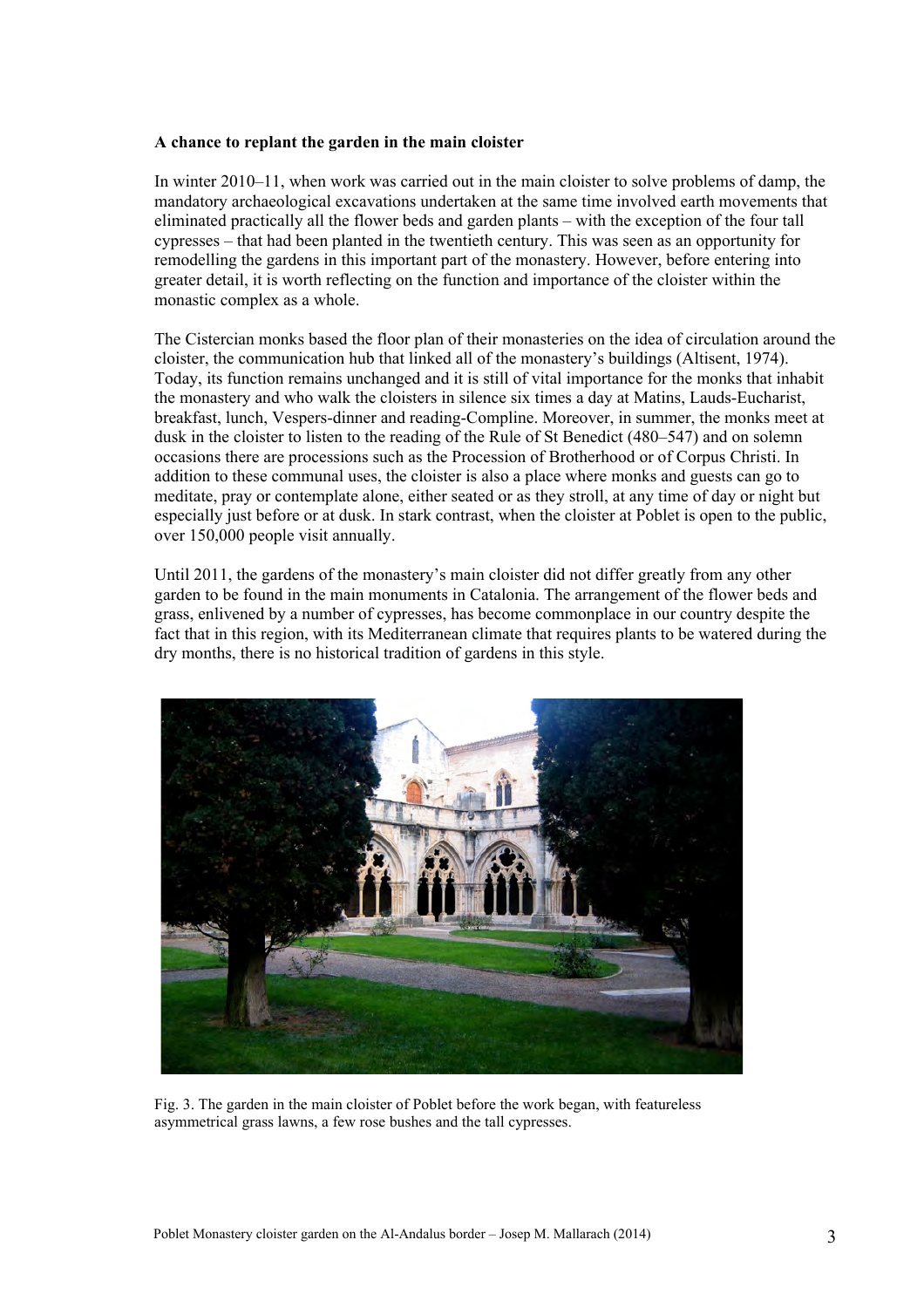One of the ideas proposed for the future of the gardens in Poblet was that it would be desirable to apply the same biblical and Mediterranean principals to all the monastery's gardens. It was decided that the gardens would be replanted following three criteria: they would be ecologically friendly and cheap to maintain; their design would be based on the biblical-monastic idea of plants; and they would be visually attractive. Thus, when replanting the gardens, care would have to be taken to use plants mentioned in the Bible, well studied by Michael Zohary (1982), and to plant species in a significant and symbolic way, that is, according to the function of each garden in the context of the monastic complex. In this way, both monks and guests and visitors would be able to enjoy their beauty and scents and to contemplate their symbolic significance. These ideas are compatible with the tenets of the ecological conversion that the Poblet monastic community adopted in 2009 in terms of both water saving and the use of chemical fertilizers and pesticides, since most of the plants mentioned in the Bible are from arid regions with much poorer soils than those of Poblet and are as such hardy species that need little care and attention.

## **Historical references to the cloister gardens**

As yet we are not sure what the original main cloister garden in Poblet would have looked like since there is no record of any description of the central part of the cloister, either when it was built or in subsequent centuries. According to the monastery's librarian-archivist, brother Xavier Guanter, there are no documents in the monastery's extensive library that can throw light on which plants were originally planted in the cloister's garden. Nevertheless, research into medieval and Renaissance gardens in Barcelona in the twelfth–sixteenth centuries has provided a considerable amount of information on medieval monastery and convent gardens that allow us to speculate about the original gardens of the Poblet monastery.

It is well documented that cloister gardens in Catalan monasteries were planted with orange and lemon trees that, despite originating from Hispano-Moorish gardens, "were considered to be characteristic of the medieval tradition of gardens in the city of Barcelona". We also know that gardens of medieval monasteries contained a considerable variety of ornamental and aromatic and medicinal herbaceous species (Parés, 2005). The investigations carried out by Anna M. Adroher (1978 and 2000) reveal the presence of orange and lemon trees in the cloister gardens in Barcelona from the fourteenth century onwards. For instance, the cloister garden of the monastery of Santa María de Jonqueres was divided into four flower beds that contained ornamental and medicinal flowers, while in 1494 the cloister garden of Barcelona Cathedral had orange and lemon trees and cypresses and to this day conserves the leafiness of the medieval garden.



Figs. 4 & 5: Leafy aspect today of the cloister garden in Barcelona Cathedral, with palms and orange trees. The presence of orange trees in this cloister was first documented six centuries ago.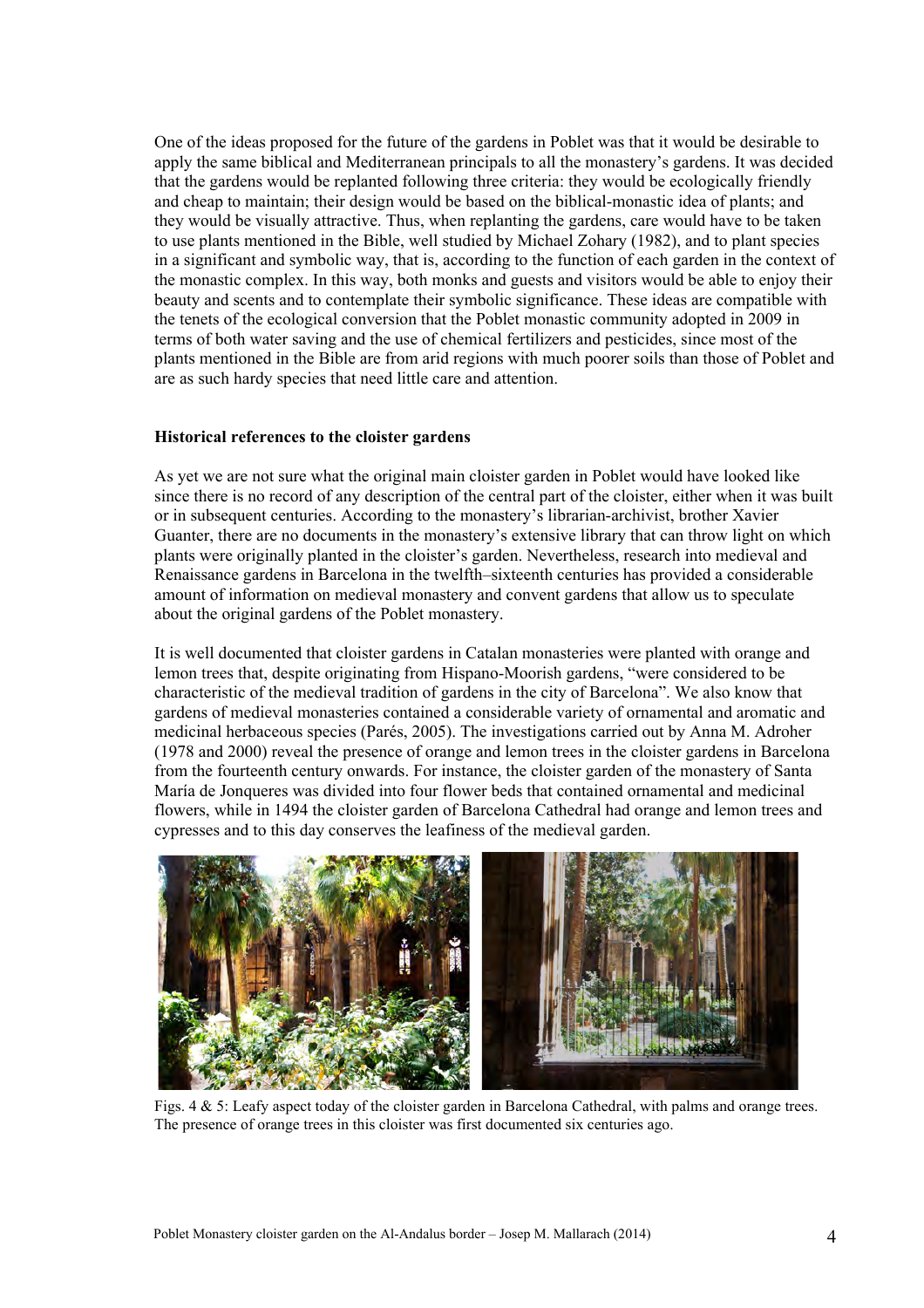The documents that talk of the plants used in medieval cloister gardens indicate that priority was given to attractive flowering trees, bushes and herbs that evoked the idea of Paradise. Indeed, the word 'paradise' comes from the Persian *paridaeza*, which means literally 'closed space', a phrase used in antiquity to describe walled gardens with geometrically straight lines. In Latin, these were called generically *hortus conclusus*, that is, sheltered gardens that greatly resemble the gardens found inside cloisters. The commonest tree species in medieval cloisters in Christian areas in the north-east Iberian Peninsula were cherry, apple, orange, pomegranate and lemons. Flowering plants included roses and lilies, species that are much cited in documents from medieval monasteries.

Curiously, some of the best-documented and well-researched medieval cloister gardens are to be found in the Metropolitan Museum in New York in its *The Cloisters Gardens*. Here, three European cloister gardens – one of which is from Sant Miquel de Cuixà in the former Catalan county of El Conflent (today in the French *départment* of Pyrénées Orientales) – have been reconstructed after having been transported stone-by-stone to New York. This cloister garden contains 66 different species, with a predominance of aromatic species selected and planted to ensure that some plants are in flower throughout the whole flowering period – despite the harshness of the New York winter (Bayard, 1985).

By contrast, gardens such as those at the abbey of Fontfroide (Languedoc), the mother house to Poblet, that have been restored in various Cistercian monasteries in Europe in recent decades are often very beautiful but tend to replicate neo-classical or even Baroque styles rather than medieval gardens. It is well known that most medieval cloister gardens differed greatly in appearance from the French or Italian neo-classical styles that today predominate in most medieval cloisters in the Mediterranean region, where grass-covered flower beds and gravel paths, cold and less aesthetically pleasing, are the norm.

## **Hispano-Moorish ornamental influence**

Titus Burckhardt, the great expert in Islamic art, noted that "the Almohad (*Al-Muwahhidun* = the Unitarians) architecture that developed in the twelfth-thirteenth centuries, which was consciously limited to essential and purely geometrical forms, has an obvious affinity with the contemporaneous art of the Cistercians in Burgundy". At the same time as the Cistercians introduced the pointed arch into European sacred architecture in the mid-twelfth century, the Almohad dynasty adopted it in the East and then introduced it into western Islamic art (*al-Magrib*) (Burckhardt, 1977). These ideas and forms were not restricted simply to architectonic forms but also extended to the decoration.

Bernard of Clairvaux (1090-1153) advocated a simplification of architectural styles by eliminating the anthropomorphic and zoomorphic figures that were common in the decoration of Benedictine monasteries and, like the Almohads, reduced ornamentation to just geometric and phytomorphic forms. This stylistic convergence occurred in both in time and place in certain areas along the northern border of Al-Andalus where, in the Christian world, the refined Hispano-Moorish art was much admired. Thus, it is both understandable and logical that Christian benefactors contracted artisans, some of which may have been Mudejars, to decorate their monasteries (such as Poblet) that stood on the frontier with Al-Andalus. Likewise, it should come as no surprise that this stylistic influence should extend beyond the monasteries to the cathedrals (e.g. the cathedral cloister in Tarragona) and other sacred buildings, which were influenced by the momentous Cistercian reforms during a period that saw the development of one of the most solemn and elegant architectural styles in Christendom.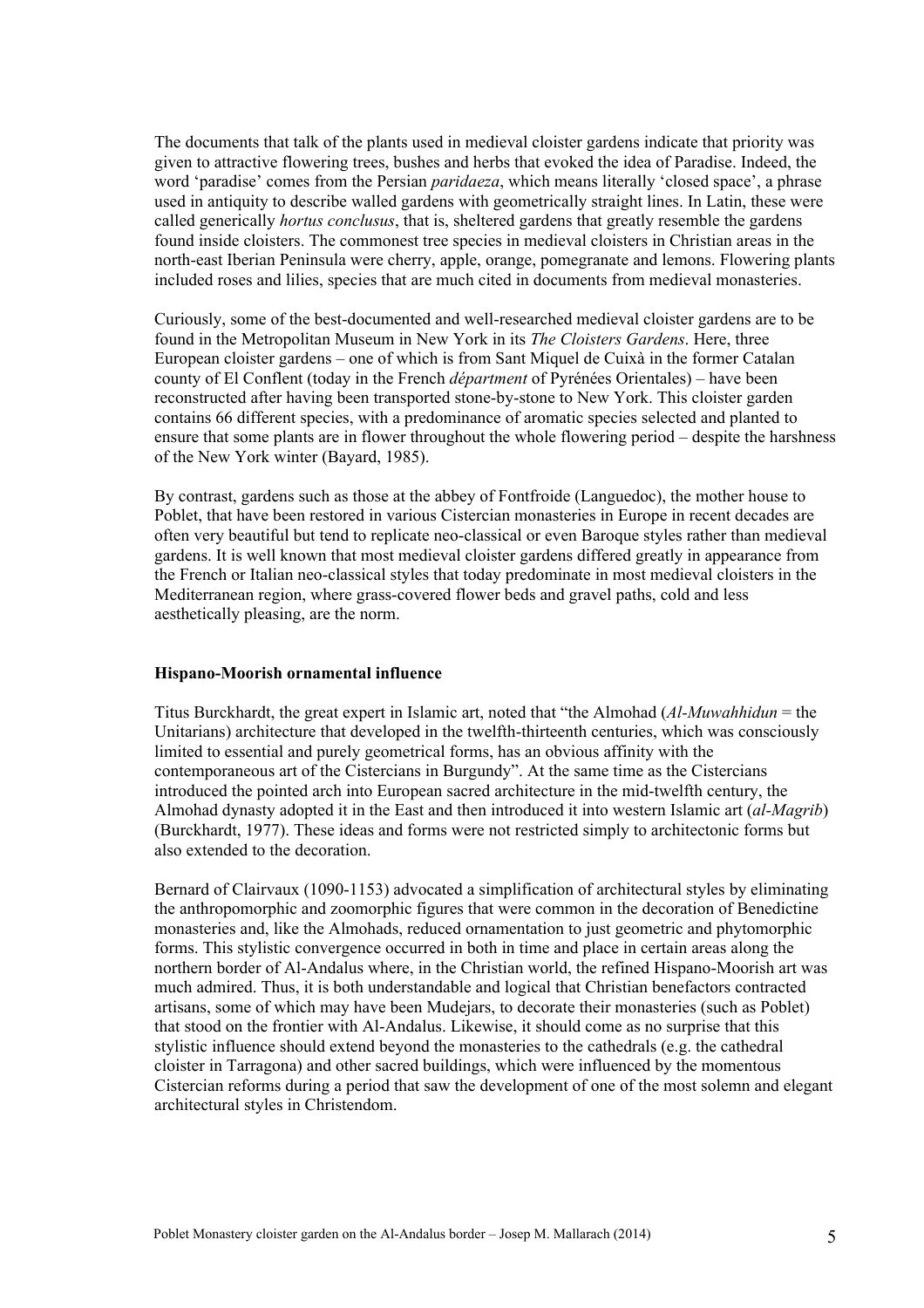Despite being pure Cistercian in design and architecture, the cloister at Poblet is decorated with attractive Hispano-Moorish elements. Indeed, almost all the capitols contain stylized plant motifs, often characteristically interwoven like basketwork, or flower and fruit motifs that father Agustí Altisent, the monastery's official historian, believes to show a Hispano-Moorish influence. The capitols with basketwork-like design could be a reference to the Cistercian Order (*Cistercium* in Latin, *Cîteaux* in French), given that some authors link the etymology of 'Cister' to *cistella* (Catalan for 'basket').



Figs. 6 & 7. Capitols from the main cloister in Poblet (thirteenth and fourteenth centuries). The capitols in the left-hand photograph have a basketwork-like design that evokes the name 'Cister'. On the right, capitols in an Al-Andalus style.

Moreover, we know that the Hispano-Moorish influences that we see in many of the monastery's corbels, roof bosses and capitols are also present in the paving stones and, almost certainly, in the cloth that would have adorned the walls of the cloister's galleries on feast days (Altisent, 1974). Indeed, the paving of the galleries of the main cloister were once more than just the solid stones that we see today and would have consisted of alternating stone slabs and squares of ceramic tiles decorated in colourful red and octagonal designs reminiscent of the interwoven patterns found in Al-Andalus. Fragments of this type of paving are conserved in the monastery's museum and in the Ceramic Museum in Valencia. According to González Martí (1952), these tiles were manufactured in Valencia (*Balansiyah*) when Guillem Agulló was Abbot (1361-1393).

It is important to remember that during its first centuries of existence the Cistercian monastery of Poblet maintained a cordial relationship with the neighbouring Moorish territories of the *Marca Superior* (*Al-tagr al-Ala*) as is shown by the aforementioned decorative elements and a number of documents written in Arab. One such document was emitted by the Almohad caliphate of Valencia in the thirteenth century and authorized the monastery's sheep flocks to graze in the Moorishdominated parts of Valencia (*Xarq al-Andalus*) (Altisent, 1974).

Thus, it is highly plausible that Hispano-Moorish ornamental garden features such as certain flower and plant species from the Mediterranean and Middle East that the Moors introduced into the Peninsula were present in the main cloister garden in Poblet, many of which, furthermore, are mentioned in biblical texts. This idea is even more credible if we stop to reflect on the symbolism of these interior gardens that appears in both Moorish and Christian traditions.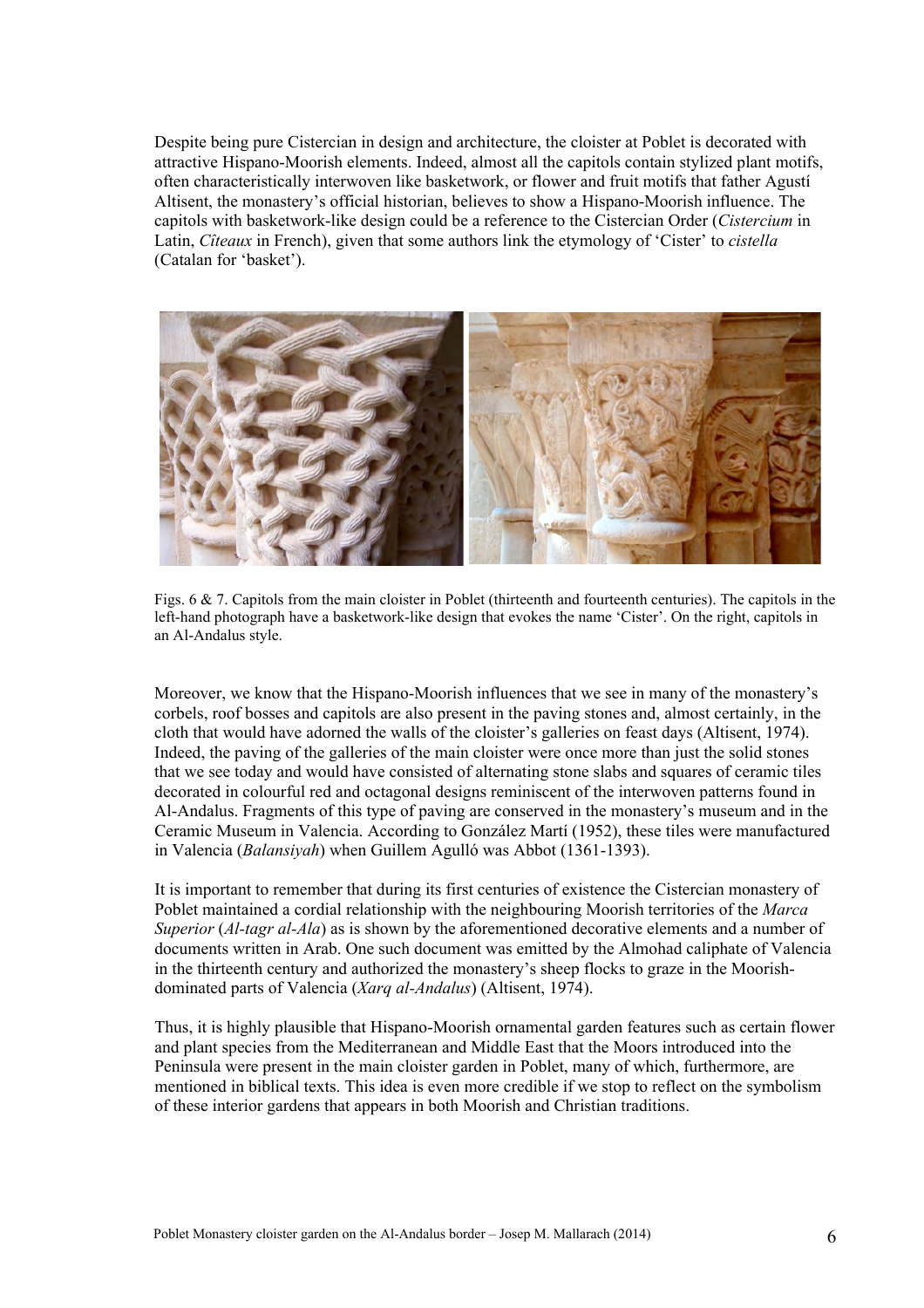Interior garden courtyards in Moorish Al-Andalus symbolized the gardens of Paradise (*jannat alfirdaws*), which were represented using the classical Persian quadripartite division (*chagar-bagh* – literally 'four gardens') whose origin goes back at least five millennia to the Babylonian epic of Gilgamesh (around 2,700 BC). This ancient quadripartite garden design with a fountain in its midst spread throughout the Moorish world, from the Caliphate of Cordoba (*Qurtuba)* to the Mongol Empire in the Indian subcontinent, and evoked the four rivers of Paradise described in the Qur'an and in the Book of Genesis through an attractive combination of flowers and shrubs, springs, ponds and fish tanks (Clark, 1977).

Nevertheless, it is likely that the changes imposed at various points in its history in the painting and decoration of the main cloister at Poblet, revealed during the recent restoration work, were mirrored in changes in the design of the garden. One of the periods in which these changes were most obvious is that of the reign of Martin the Humane, a great lover of gardens and a king who had a profound impact on the monastery. Documents state that it was this Catalan king who first laid out the garden in the Royal Palace in Barcelona in 1401, which became the model for many other gardens in the city. The King himself directed the work in the garden, which lasted for six years, and his letters reveal that, aside from showing how much care he took with the least detail, he planted orange, medlar, cherry, lemon, peach, grapefruit and apple trees, along with jasmines, myrtles, thyme and vines in the galleries that were allowed to climb up the walls. Although most of these plants were brought from Valencia, a few were imported from Moorish-controlled Cordoba and Sicily (Adroher, 1975).

Although the exact details of the changes that the main cloister garden at Poblet underwent over the centuries are unknown, we do know that they lasted until it was abandoned during the Dissolution of the Monasteries in 1835. In his book *Història de la restauració de Poblet* (The story of the Restoration of Poblet) (1983), Joan Bassegoda i Nonell includes a photograph from 1901 showing the garden in a lamentable state of disrepair, with many of the fruit trees smothered by brambles and no cypress trees.

During the twentieth century the gardens were reformed twice without any respect for the rules of composition or the aesthetic principals of medieval cloisters: flowerbeds with rounded corners and of unequal shape and size were placed asymmetrically, while wide, equally asymmetrical paths crossed the centre of the courtyard. Plants were limited to cypresses, a few rosebushes, a couple of shrubs and grass (see Fig. 3).

An analysis of medieval European monastery cloisters dating back to the first surviving documents such as those from the Swiss monastery of Saint Gall (ninth century) show that cloister flowerbeds were symmetrical and that their design was linked to the symbolism of the quaternity: stability and the order and rhythm of the Creation is revealed in the four elements, the four seasons, the four parts of the daily cycle, the four ages of man, the four humours, the four rivers of Paradise (Genesis 2, 8-14) and even the four-sided lay-out of the New Jerusalem (Revelation, 21, 16) (Schimmel, 1993). In the centre of the cloister – be it in the geometrical or symbolic centre – there would be a fountain or a well, which symbolized Christ, the Water of Life (Revelation, 22, 1, 17).

As per the Cistercian style and for functional and symbolic reasons, the fountain in the main cloister at Poblet is not in the centre of the courtyard. Functionally, it is near the entrance to the refectory where the monks and their guests eat, while symbolically it is linked to the Incarnation of the Word and its proximity to the wing of the cloister that signifies the human corporal dimension. This symbolism is strengthened by the motifs of the capitols that join the fountain structure and the surrounding gallery, unique as the only ones with ornamentation with motifs of locally growing plants (oak and fig leaves, etc.). Despite not being in a central position, the symbolism of the water is expressed by the fountain's circular form: the circle represents perfection and its position in a beautiful hexagonal Romanesque structure represents the transition between the circular shape of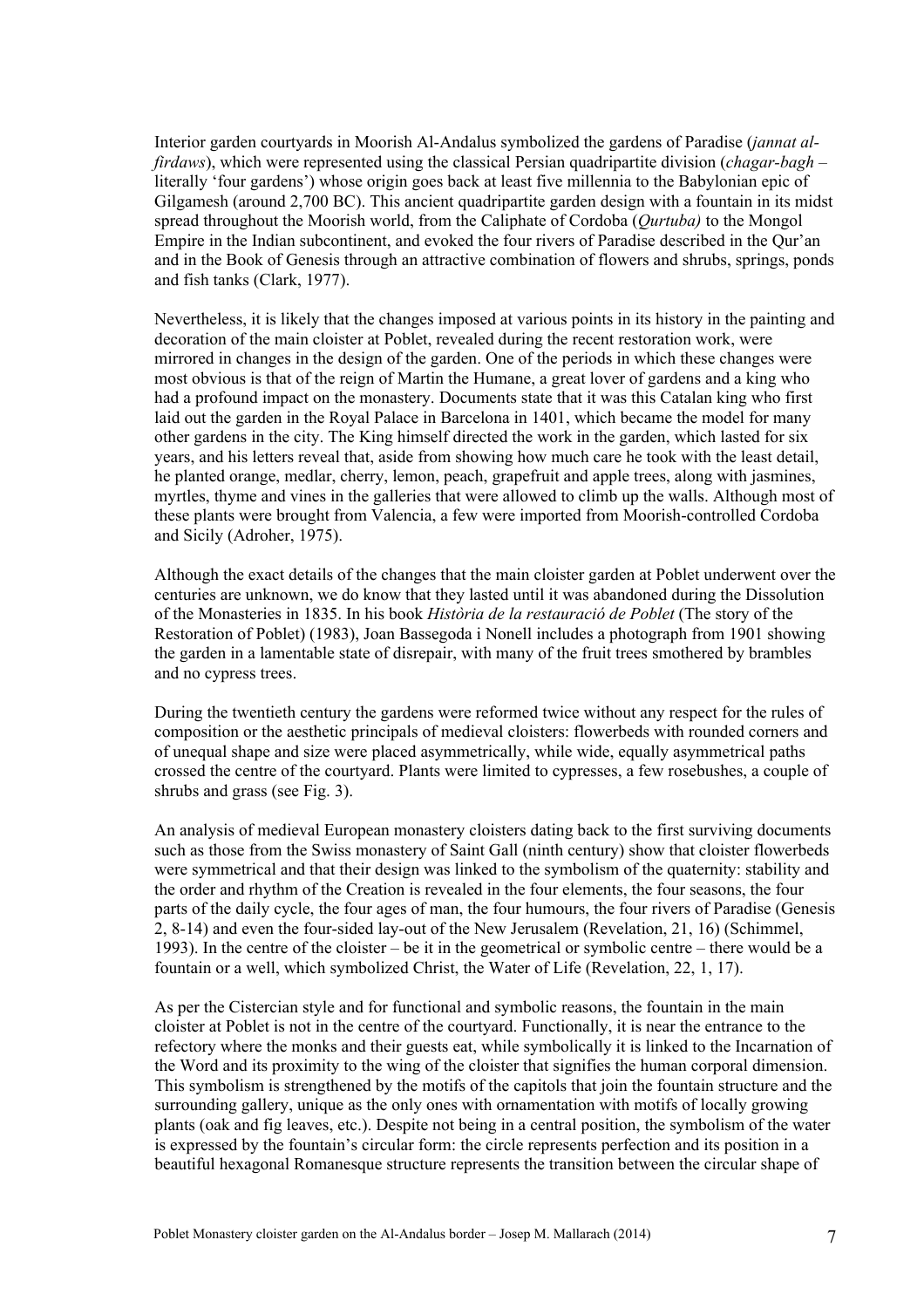the fountain and the squareness of the cloister, and evokes the six days of the Creation according to the Book of Genesis and other similar symbols. It has been shown many times that the symbolic numbers that appear in the Bible played a fundamental role in both the structure of the church's liturgy and its architecture and other forms of sacred medieval art that include the gardens of its cloisters (Meyer, 1975).

# **The work carried out**

When the idea of restoring the cloister garden was first mooted, the Catalan government's General Directorate of Cultural Heritage placed three conditions on the work to be carried out. First of all, a 2.3-m-wide gravel path should be placed around the whole perimeter of the cloisters to help drain off the water that spouted from the overhanging gargoyles; secondly, the use of plant species requiring a lot of water should be avoided to prevent any build up of humidity; and thirdly, plants such as trees and tall shrubs should not interfere with the views of the cloister from the walkways. The work conducted has respected these conditions and can be justified historically and symbolically as a way of guaranteeing a harmonic balance between the resulting garden and the architecture of the cloister.

The project has brought back to life the original design and distribution of medieval cloister gardens through the use of species that reflect the symbolism of Paradise and, moreover, that of the four-sided Cistercian cloisters.

This quadripartite garden design is derived from the shape of the cross, the garden's most basic shape. The space inside the Latin cross is the best fit for the architectonic composition of the main cloister at Poblet, above all in the case of the fountain structure, which is off-centre and abuts the north wing.



Fig. 8. Restoration of the original quadripartite main cloister garden at Poblet, spring 2012.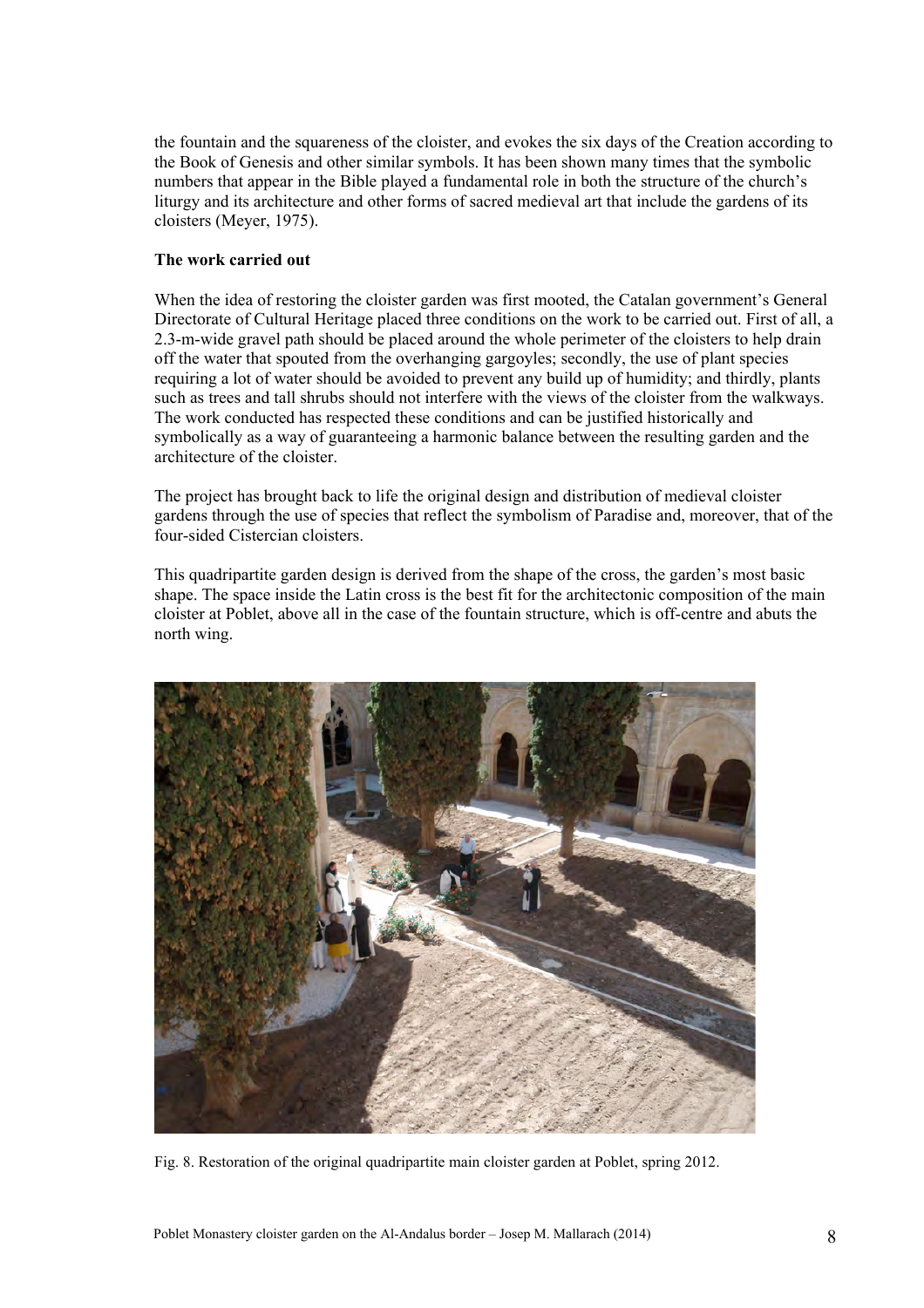The strips separating the flowerbeds and the paths and the perimeter gravel drainage area were all placed on top of a base of local sandstone from La Floresta, the same stone that was used to build the monastery. The paths that cross the garden were then covered with rounded marble chips. A crystalline stone was chosen because, symbolically, this type of stone is 'purer' since its constituent minerals are 'simplified' and reordered as crystals. In addition, from an aesthetic and practical point of view, crystalline stones are more resistant to weathering and thus will maintain their clean appearance for longer than a sedimentary rock such as a limestone. Thus, this type of stone was the most appropriate for symbolizing the rivers and the boundaries of a space intended to evoke Paradise (see Fig. 9).

The choice of the plant species planted in the flowerbeds was determined, logically, by the climatic features of the cloister since the aim was to prolong the flowering sequence for as long as possible during the growth period. As well, powerfully scented species were given priority to add sweet aromas to the cloister's characteristic peacefulness, its birdsong and the murmur of its fountain. Throughout the year, like the flowers, the perfumes change in accordance with the diurnal and seasonal rhythms of the plants, as would have occurred in many Hispano-Moorish gardens.



Fig. 9. View of the paths covered by rounded marble chips and the drip irrigation system before it was covered over.

The four tall cypresses in the garden form part of the group of cypresses that was planted at the beginning of the twentieth century. Although cypresses are not common in medieval cloisters, these four trees were left since they are well positioned, one in each corner, and because they are biblical species that evoke immortality, eternity, the righteousness of the just and wisdom. For example, when Wisdom compares itself with the plants, the second species that it mentions is the cypress (Ecclesiastes 24, 13). As well, despite being somewhat sombre in aspect, in the summer these trees are home to numerous songbirds that enliven the cloister with their joyous songs that blend in harmoniously with the melodies sung by the monastery's church choir during religious ceremonies.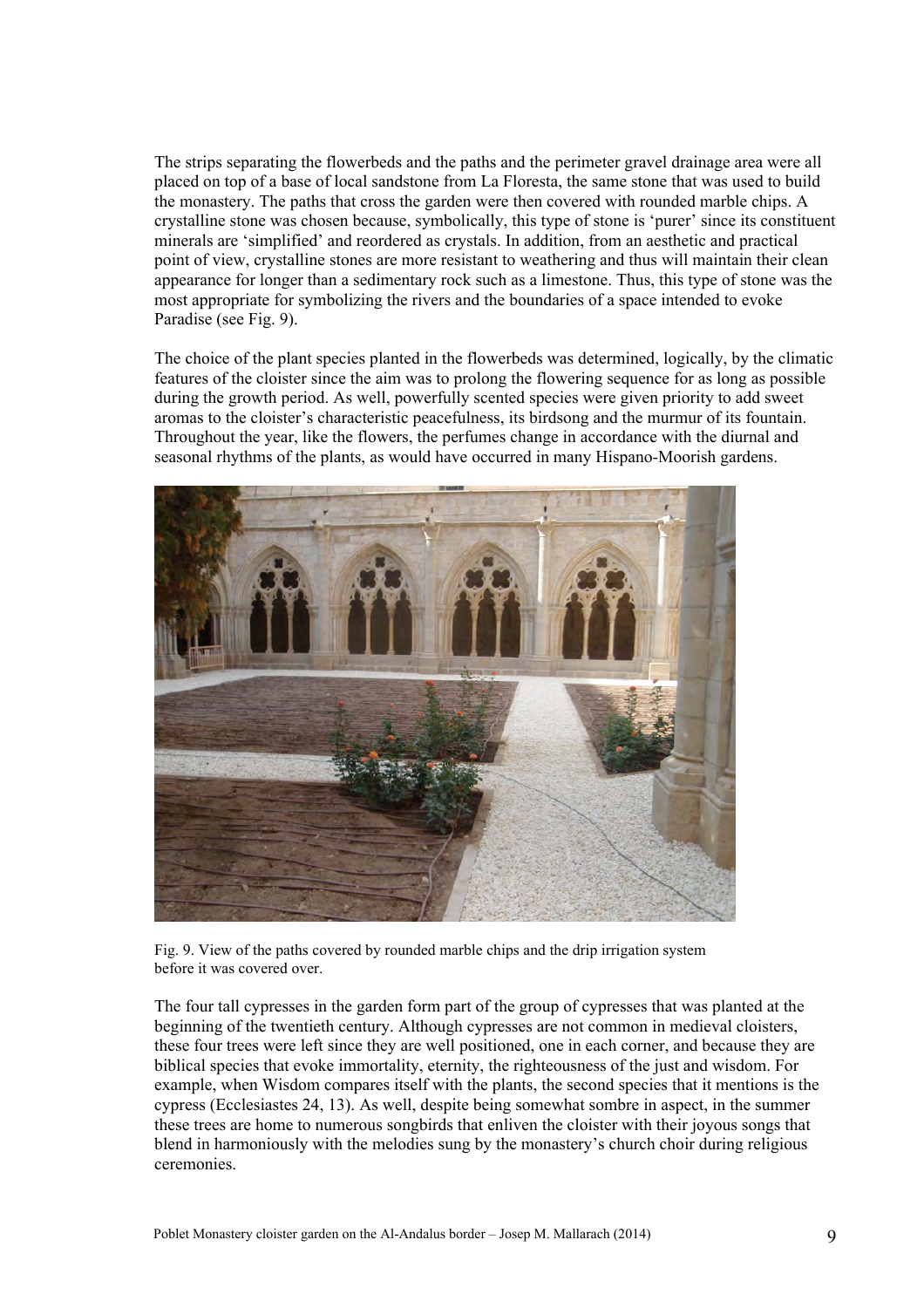The choice of species gave priority to wild over cultivated species for two reasons: firstly, wild plants without human intervention evoke the symbolism of Paradise more directly and, secondly, the presence of wild flowers helps meditation on the spiritual value of nature and the spiritual symbolism of flowers. The planted species are all from the Mediterranean or the Middle East as stated in the above mentioned guidelines of the monastery gardens.

In order to translate the symbolism of the Cistercian cloister into the flower arrangements, the medieval symbolism of colour was applied following Frédéric Portal (2003). The southern wing of the cloister abutting the church is the shadiest and corresponds to the spiritual dimension; here, white flowers were planted that represent uncreated light, the divine unity, perfection, purity and chastity. The east wing, which corresponds to the mental dimension, abuts the chapter house and contains yellow flowers since this colour symbolizes created light, inspiration and the faith. The north wing, the sunniest and corresponding to the physical or corporal dimension, abuts the refectory and the kitchens and is filled with red flowers that symbolize sanctification, sacrifice and blood. Finally, the west wing that abuts the doorway and entrance used by visitors and guests, which corresponds to the social dimension, is planted with blue flowers since this colour of infinity, and is the third primary colour after yellow and red.



Fig 10. Work underway on the garden in spring 2012. In all, 60 species of plants of the required colours were planted, of which around a third were bulbs.

Bearing in mind the desire to have plants in flower for as much of the year as possible to guarantee a rich diversity of colours, as well as the limiting effects of the climatic conditions of the cloister, it was decided that the transitions between the four colour spaces would be gradual rather than sudden. Thus, flowers of intermediate colour were also planted: between the white and blue flowers, a strip of sky-blue flowers was planted; between the red and blue there is a strip of purple and violet; between the red and yellow, a strip of orange; and between the yellow and white a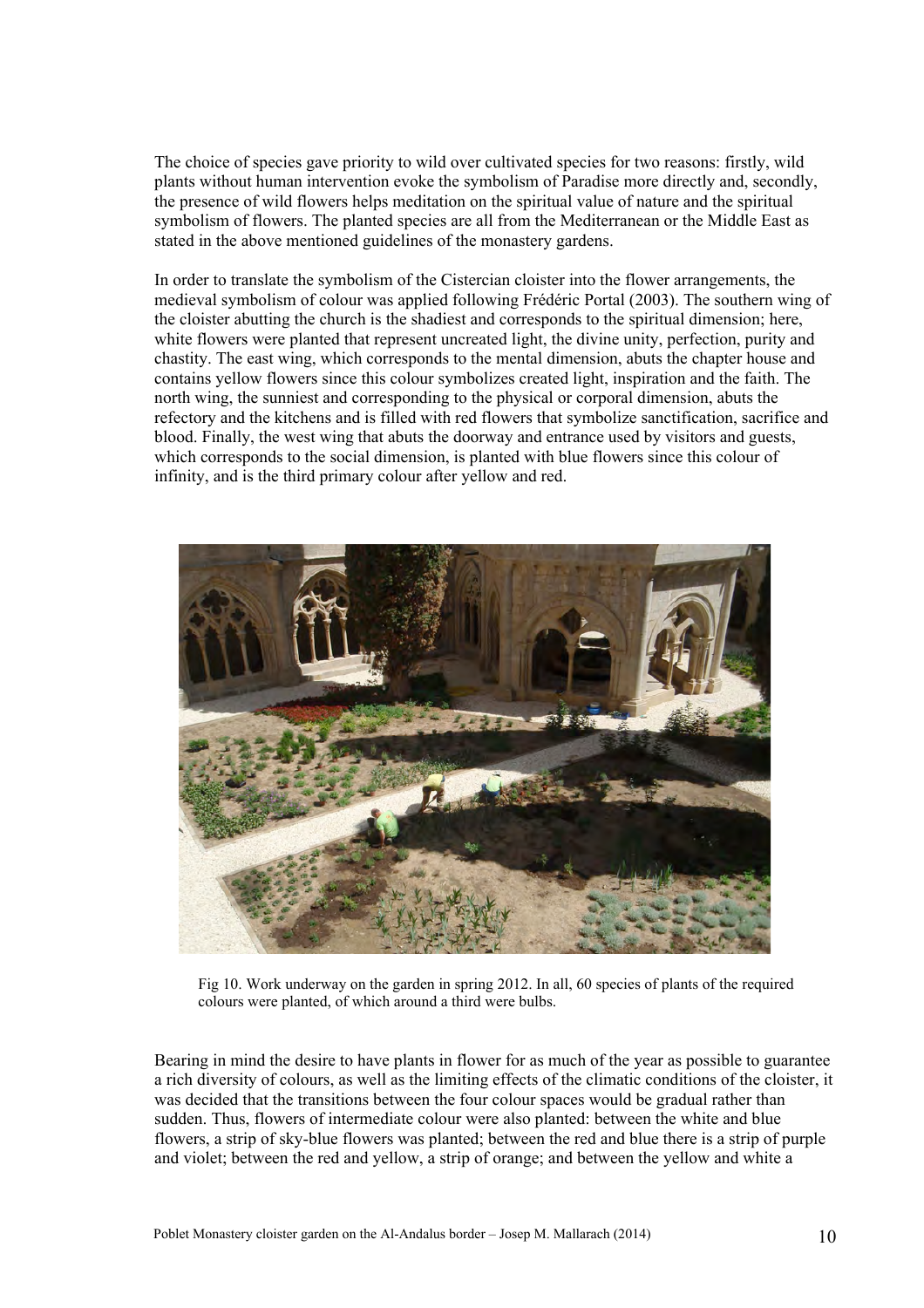mixed straw-coloured strip of these two shades. Plants are grouped or mixed according to their physiology and, for example, the bulbs, which give beautiful spring flowers before disappearing for the rest of the year, have to be mixed with annual species to prevent the appearance of bare patches.

To ensure that all are visible, plants were placed with the smallest on the outside of the flowerbeds and the largest towards the inside. In the centre stand the rose bushes and so all the plants can be admired from the Romanesque and Gothic arches of the galleries that surround the garden.



Fig. 11. Summer aspect of the area next to the fountain structure, with yellow flowers on the right (the mental wing) and white on the left (the spiritual wing).

A number of reasons justify the placing of a rose bush in the centre of the garden that is situated in the heart of the monastery. Firstly, there is the symbolic link between the rose and the Virgin Mary, the patron of the monastery, and the mystical rose of the Litany of Loreto. In fact, the walled garden itself symbolizes the Marian garden and the rose, as was shown by C. Beaune (1998). Furthermore, the rose is undoubtedly the most important symbolic plant in Christian art; it represents spiritual receptivity and the chalice that catches the blood of Christ, and is also linked to liturgical practices such as the rosary and to architectonic features such as rose windows. The roseochre colour of the roses in the cloister garden is blended from white, yellow and red, the three colours, as mentioned above, that correspond to the three wings of the cloister symbolizing the three dimensions of the human being: corporal, psychological and spiritual. Finally, this variety of rose is scented and was selected intentionally for the monastery and today bears the name *Abadia de Poblet* (Poblet Abbey).

The explanation given to visitors to the monastery regarding the symbolism of the garden and the cloisters will be included in the audio-guide that will shortly be made available as part of the attempt to improve the quality of the visiting experience.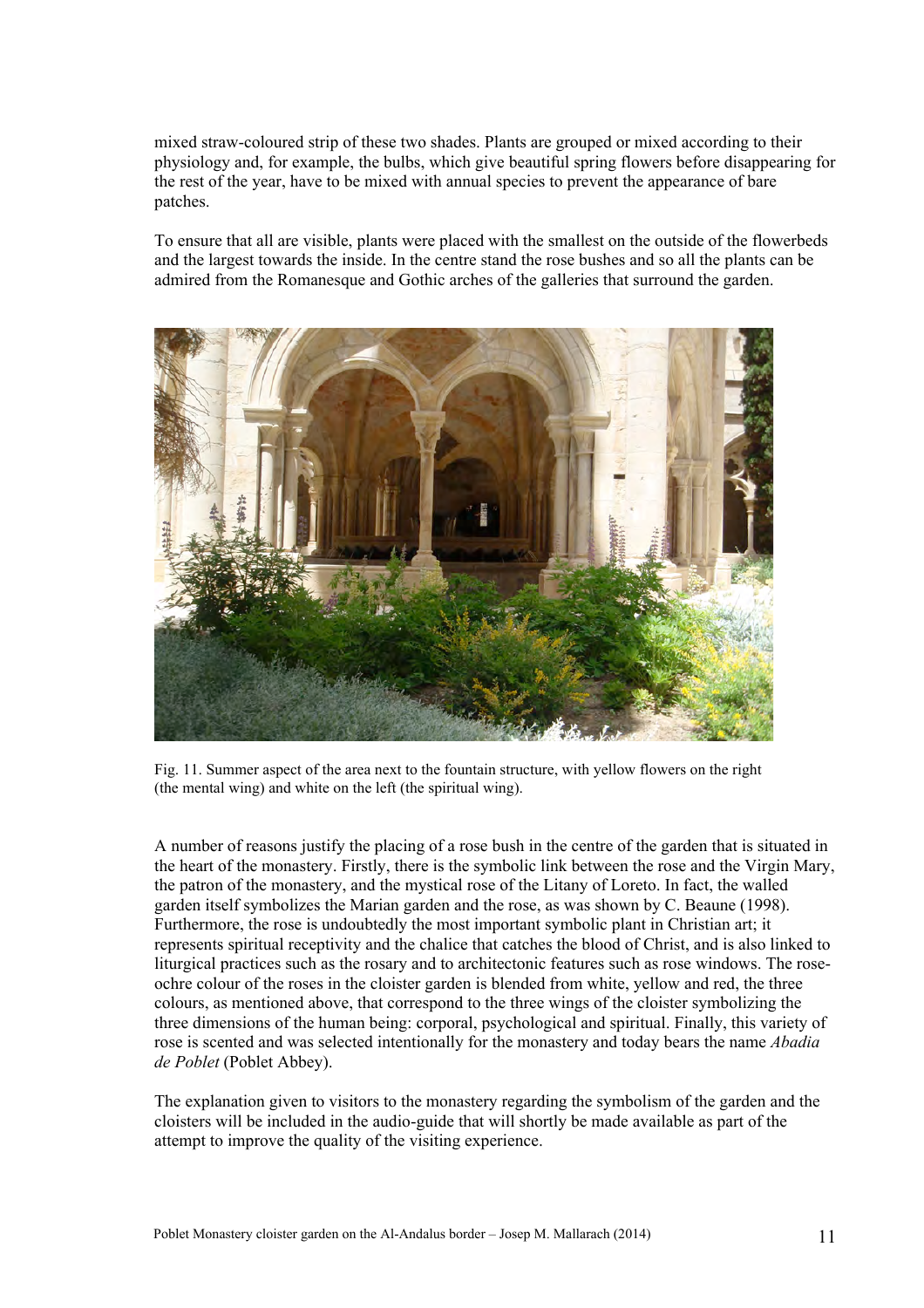On 17 May 2012 the Abbot of Poblet, Rev. P. Josep Alegre, blessed the new garden with the following words of Jesus:

*Consider the lilies of the field, how they grow. They toil not, neither do they spin, and yet I say unto you that even Solomon in all his glory was not arrayed like one of these. Therefore, if God so clothe the grass of the field, which today is, and tomorrow is cast into the oven, shall He not much more clothe you, O ye of little faith? Therefore take no thought, saying, 'What shall we eat?' or 'What shall we drink?' or 'Wherewith shall we be clothed? (For after all these things do the Gentiles seek.) For your heavenly Father knoweth that ye have need of all these things. But seek ye first the Kingdom of God and His righteousness, and all these things shall be added unto you. Take therefore no thought for the morrow, for the morrow shall take thought for the things of itself. Sufficient unto the day is the evil thereof* (Matthew 6, 28-34)  $(21<sup>st</sup>$  century King James Version).



Figs. 12 & 13. The planting of the rose *Poblet Abbey* in the centre of the garden. This variety of rose was presented to the monastery by a Valencian nursery specialized in the selection and growing of roses.

A few days after the planting of the roses in the centre of the garden (Figs. 12  $\&$  13), the vast majority of the other 60 species was planted in flowerbeds according to the abovementioned criteria. More plants of species that have adapted well to the garden have been planted in subsequent years. A garden of this complexity takes time to reach a state of plenitude and full beauty that all who visit it can enjoy.

It is appropriate to finish by recalling the words of Emma Clark in *The Art of the Islamic Garden* (Clark, 2004) who highlights the essential coincidence in symbolism and functionality between Christian cloister gardens and the Moorish *Chah-Bagh*. Here we have another example of the links in the essential dimensions based on the artistic and natural beauty of these indoor gardens that unite the World's two main religions. These gardens are ideal places to enjoy a profound sense of peace and to contemplate – two qualities that the world today is in need of perhaps more than ever.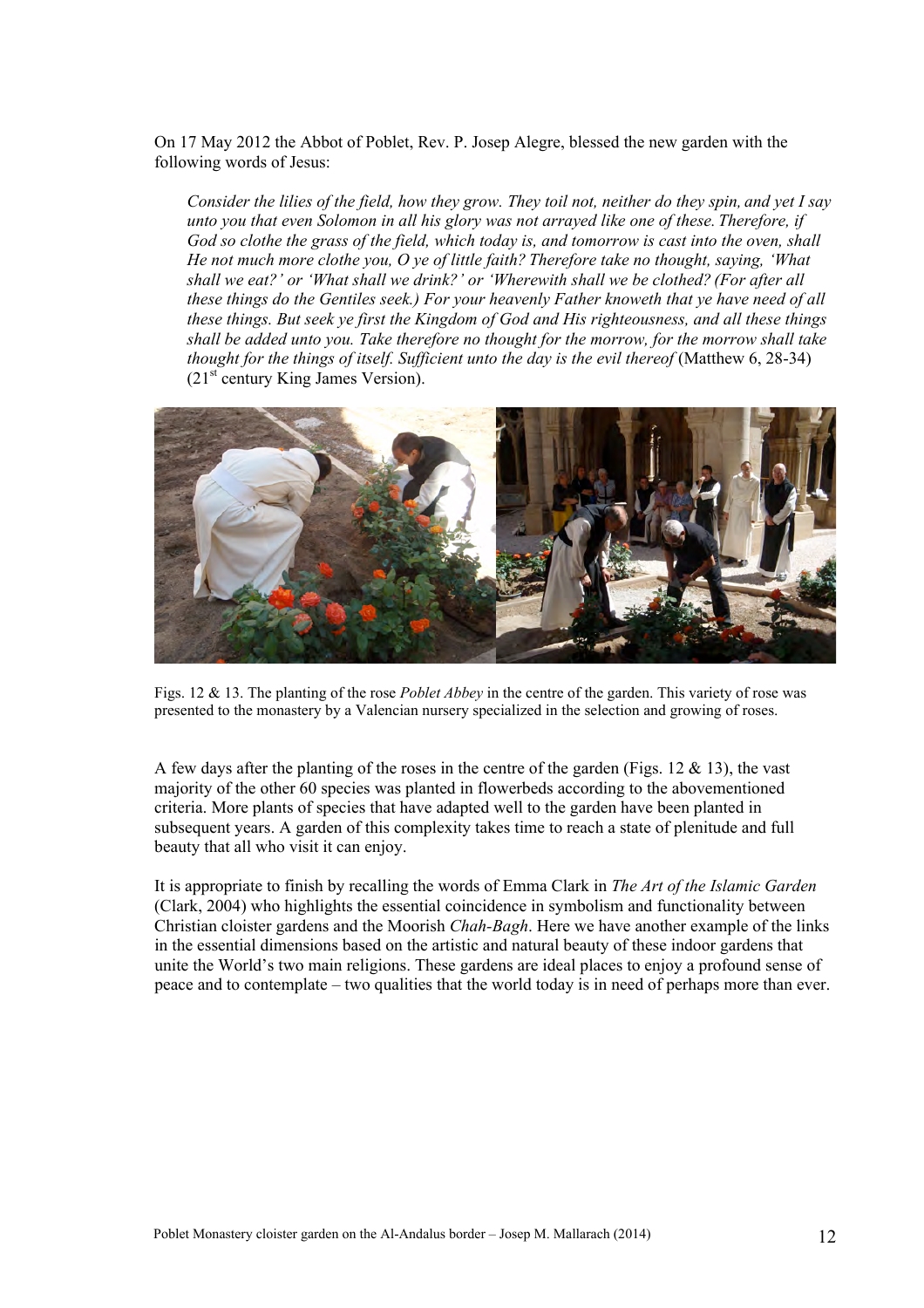#### **Acknowledgements**

The author would like to thank Poblet Monastery for allowing the photographs and other images to be reproduced. Thanks are also due to Dr. Margarita Parés for the information on the medieval gardens in Barcelona and to Professor Emma Clark for her commentaries.

## **Photographic credits**

Figure 1 is from the archive of the Poblet Valley Natural Site of National Interest. Figures 4 & 5 are from the Poblet Monastery archive. The remaining photographs are by the author.

#### **References**

Adroer i Tasis, A.M. (1978) *El Palau reial major de Barcelona.* Premi Ciutat de Barcelona 1975.

Adroer i Tasis, A.M. (2000) Jardins medievals i renaixentistes. In: El món urbà a la Corona d'Aragó del 1137 als decrets de nova planta. *Congrés d'història de la Corona d'Aragó* 17. Barcelona / Poblet / Lleida.

Altisent, A. (1974) *Història de Poblet*. Publicacions Abadia de Poblet.

Anònim (1961) *Memoria Anual de la Hermandad de Bienechores de Santa María de Poblet 1945- 1960.* Poblet monastery press.

Bayard, T. (1985) *Sweet Herbs and Sundry Flowers. Medieval Gardens and the Gardens of the Cloisters*. The Metropolitan Museum of Art of New Your.

Bassegoda i Nonell, J. (1983) *Història de la restauració de Poblet*. Publicacions Abadia de Poblet.

Burkhardt, T. (1999) *Moorish Culture in Spain* (English translation from the German). Fons Vitae.

Clark, E. (2004) *The Art of the Islamic Garden*. Crowood Edition.

González Martí, M. (1952) La azulejería medieval valenciana (1238-1500). In: *Cerámica del Levante español. Siglos medievales*. Vol II, Alicatados y azulejos, Barcelona.

Hales, M. (2005) *Monastic Gardens.* Stewart Tabori & Chang. 158 p.

Huchard, V. & Bourgan, P. (2002 ) *Le jardin médiéval: un musée imaginarie. Cluny, des textes, des images, un pari.* Presses Universitaires de France.

Landsberg, S. (2005) *The Medieval Garden.* University of Toronto Press. 144 p.

Parés, M. (2005) *Guia de natura de Barcelona. Aproximació a la història de la natura a la ciutat.*  Ajuntament de Barcelona, Lynx Edicions.

Portal, F. (2003) *Symbolique des couleurs : Des couleurs symboliques dans l'Antiquité, le Moyen Age et les Temps modernes.* 2ème edition. Bibliothèque des couleurs. Pardès editeur.

Scotstad, M. & Stannard, J. (1983) *Gardens of the Middle Ages, a Garden History*, 11:177.